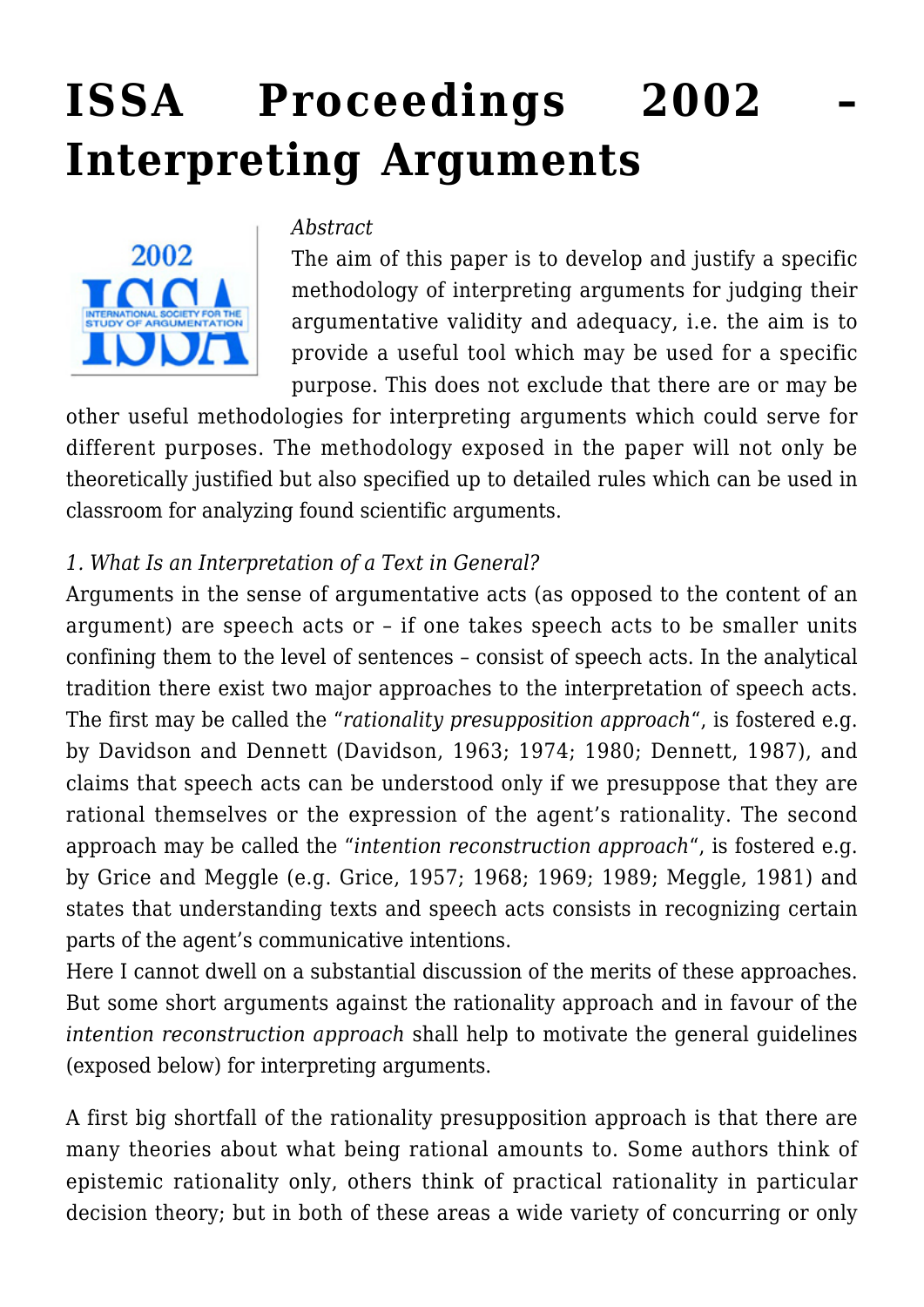supplementing standards are discussed: from logical coherence (defined in various ways) over respecting the probability calculus etc. up to the many definitions of 'knowledge' or from simple decision theoretic optimizing fulfilling the axioms of von Neumann and Morgenstern or various other axiom systems over nonlinear utility theory to philosophically more substantial criteria of prudential rationality. Firstly, until the followers of the rationality presupposition approach have not determined which of these many standards is essential for understanding speech acts their approach remains too vague. Secondly, even if one of these many rivaling conceptions will have been established to express in the best way what it means to be "rational" it is highly improbable that we already now are able to understand each other without knowing about the result of this discussion.

A second and even bigger shortfall of the rationality presupposition approach is that rationality is an ideal (and rationality theory in a wide sense is a normative theory) which often is not realized in practice; if it were always fulfilled the theory would be pointless as rationality theory**[i]**. This implies that if the rationality presupposition approach asks us to regard speech acts to be the result of rationality, firstly, the outcome of the interpretation cannot always be an understanding of this particular utterance and, secondly, it must be systematically leading astray: We are encouraged to see something which does not exist. One may take the occasion to construct something rational from the given utterance; but this is already creative and no understanding of something given and the aim of such an operation is unclear.

The intention reconstruction approach on the other hand takes a linguistic utterance's meaning to be a particular part of the agent's intention, namely some sort of communicative intention, and takes the intention to be formed according psychological decision laws. The specific communicative intention is identical with some representation of a state of affair, i.e. the proposition, plus the intention what to do about this representation: expressing one's belief, desiring to get realized the representation, asking if it is already realized etc. Because of the conventional representational function of sentences this intention can be straightforwardly expressed by the propositional part and the mood of the sentence. This implies that the intention reconstruction approach takes the agent's utterances as intelligent or stupid as they are. In simple cases the communicative intention is identical to the conventional meaning of the uttered sentence, in more complex cases these two things go apart, i.e. the intended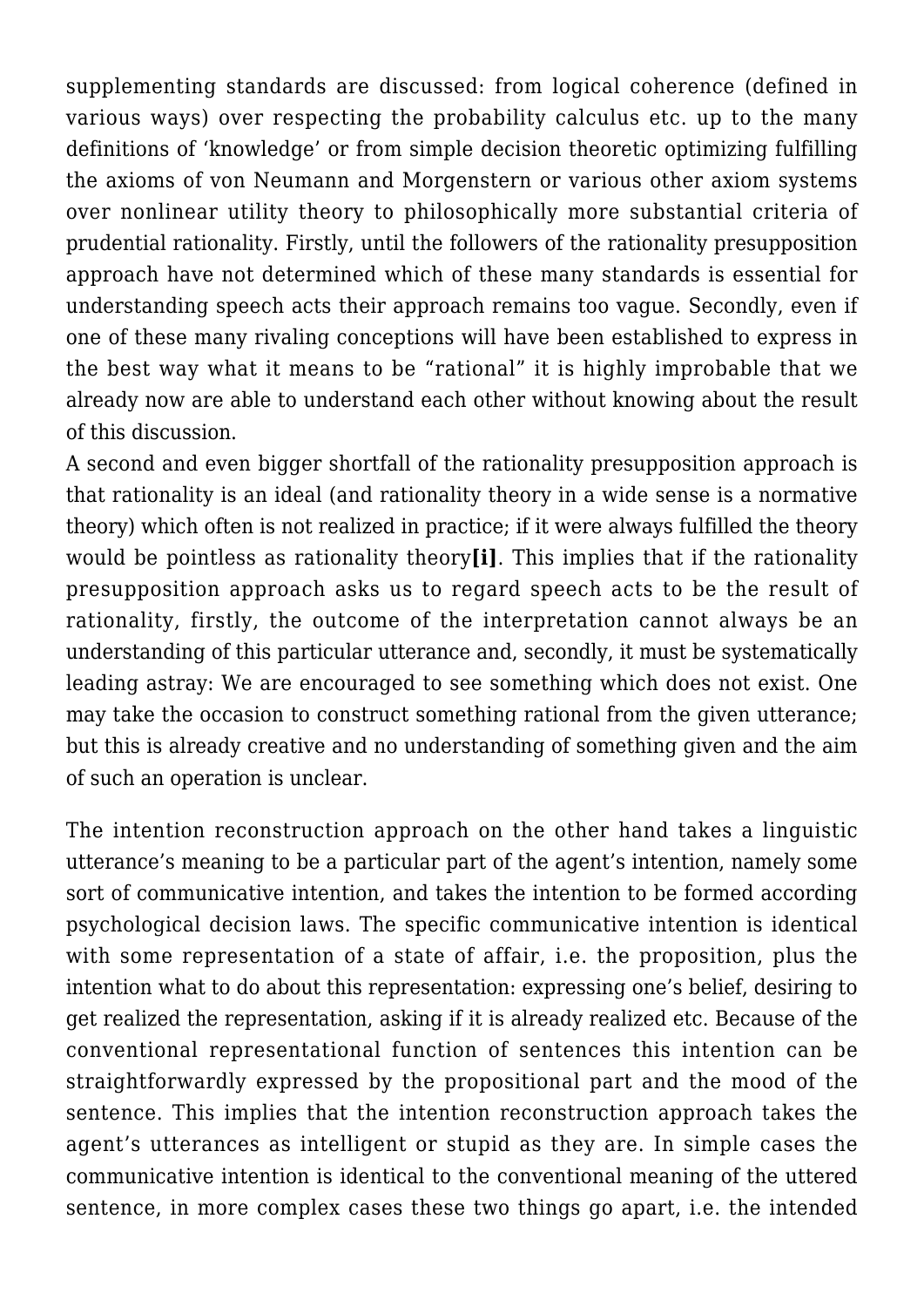meaning is different from the conventional meaning, and the communicative intention has to be inferred from the utterance, our knowledge about the agent and general knowledge about the formation of intentions. In the most complex cases an explaining interpretation has to be executed which tries to construct the best explanation of the utterance where this explanation includes the communicative intention as one of the causes of the utterance (cf. Lumer, 1992). For the interpretation of arguments this means: The explicit argument possibly is not identical with what the arguer wanted to express so that it may make sense to look for the latter (in very simple cases of this type of error the arguer only has confused the meaning of some word); the intended argument must neither be valid nor adequate because the arguer may have made epistemic or deliberative errors. And all this is what we usually experience when we try to understand and criticize given arguments. Therefore, the intention reconstruction approach seems to be much more realistic.

#### *2. What Are Arguments?*

Before turning to the interpretation of arguments let me briefly explain what I mean by "argument" in the sense of an argumentative utterance's meaning (precise definition: Lumer, 1990, sect. 2.4; 1991, sect. 6; 2000, sect. 4). A *valid argument*, as I use this expression, is a triple consisting of:

1. a set of judgements called the "*reasons*",

2. an indicator of argument like "therefore" or "hence", and

3. a further judgement, called the "*thesis*". The indicator indicates which judgements are the reasons and which judgement is the thesis argued for. The argument is based on an efficient epistemological principle, which is a general primary or secondary criterion for the truth or verisimilitude of (perhaps specific types of) propositions and which in epistemology has been proved to really guarantee the truth or verisimilitude of propositions. Such an efficient epistemological principle e.g. is the deductive principle: 'A proposition is true if it is logically implied by true propositions', or the genesis of knowledge principle: 'A proposition is true if it has been verified correctly'; or the interpretative epistemological principle: 'A proposition is true if it is part of the only possible explanation of a known fact' etc. The argument's reasons then truly affirm that the conditions of the principle are fulfilled in a specific way for the thesis in question. The validity mentioned in this definition is an argumentative validity, which goes beyond logical validity in several aspects: So nondeductive arguments may be *argumentatively valid* too, and for deductive arguments being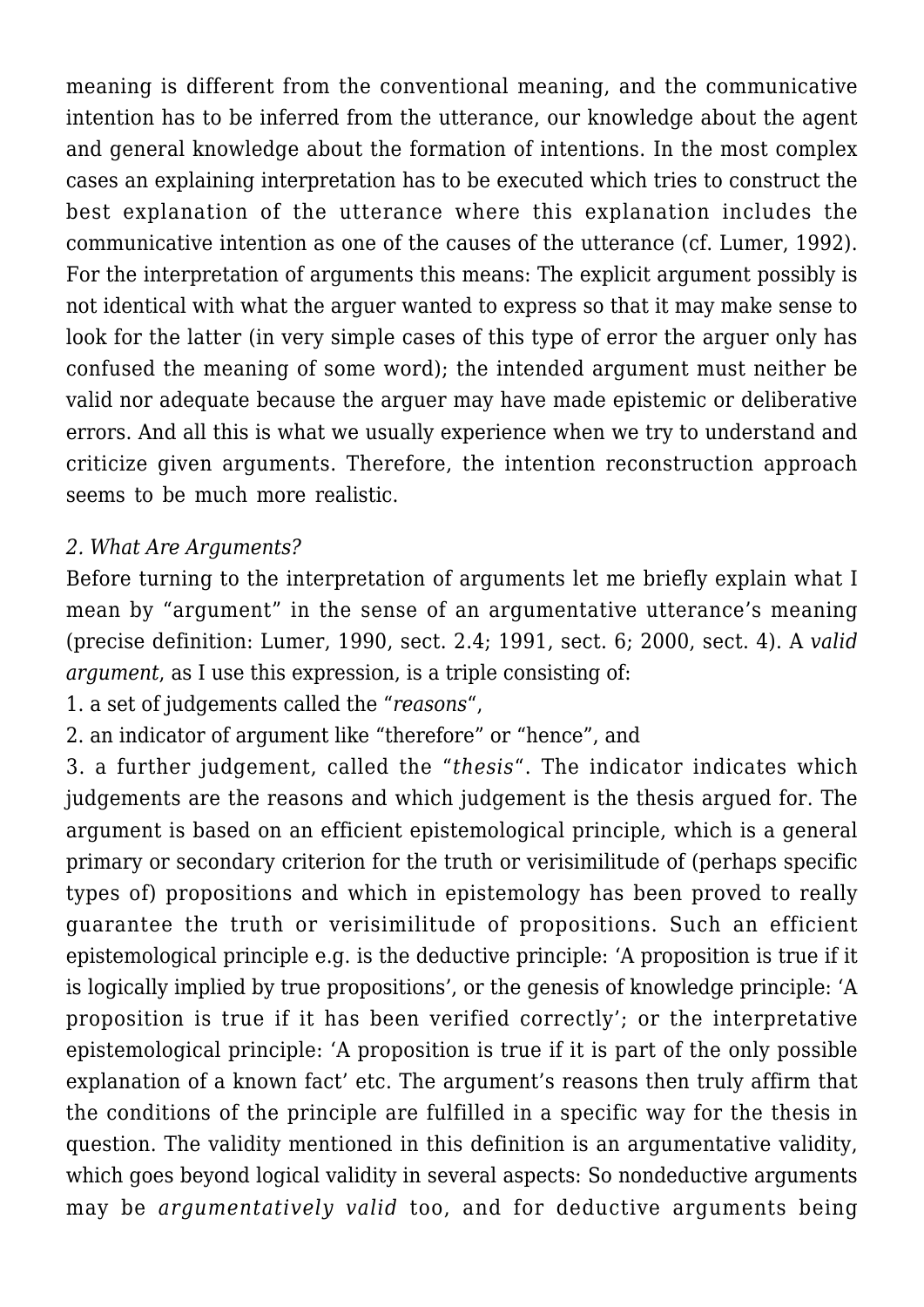argumentatively valid their reasons have to be true, etc.

A valid argument is *adequate for rationally convincing* an addressee of the thesis

- 1. if the addressee himself is rational,
- 2. if he knows the epistemological principle at least implicitly,
- 3. if he knows about the truth of the reasons,

4. if the argument is structured in a way that he can follow it etc.

An argumentatively valid and in the specific situation adequate argument is apt to convince in a rational manner in that it may guide the addressee's process of recognizing the truth of the thesis.

Following the guidelines provided by this definition, one important part of a normative theory of argumentation then is to develop more specific criteria for the argumentative validity and adequacy. These criteria differ according to the epistemological principle on which the specific type of argument is based. In the Practical Theory of Argumentation some precisely defined criteria of this type have already been developed (Lumer, 1990, sects. 4.2; 4.4-4.6; 6.1.4; Lumer 1997, sect. 2.4).

## *3. The Aims of Interpreting Arguments*

The theory of interpretation sketched in the first section is rather general and can be applied to any kind of linguistic utterances. Argumentative utterances are a very specific type of linguistic utterances though. In standard cases they are intended not only to say something meaningful but to provide an argument in the just defined sense which shall convince the addressee. And this argumentative intention is very important for the explaining interpretation of the text. In the interpretation one may e.g. argue like this: 'The arguer wanted to prove the thesis *p*; the second reason *r2* as it stands does not prove anything in this respect, whereas the very similar reason  $r2'$  would perfectly provide the necessary proof; possibly the author has confused the meanings of "*r2*" and "*r2*'".

On one side the argumentative intention of the arguer makes it often easier to *understand* the text but on the other side it opens a completely new task for the interpretation of arguments, namely to take the argumentative claim seriously and to assess the argumentative validity and adequacy of the argument, i.e. if it proves the thesis. Such an assessment is not only an academic exercise because the interpreter himself may behave like an addressee, though a particular one, when assessing the argument: He scrutinizes (with the help of very precise and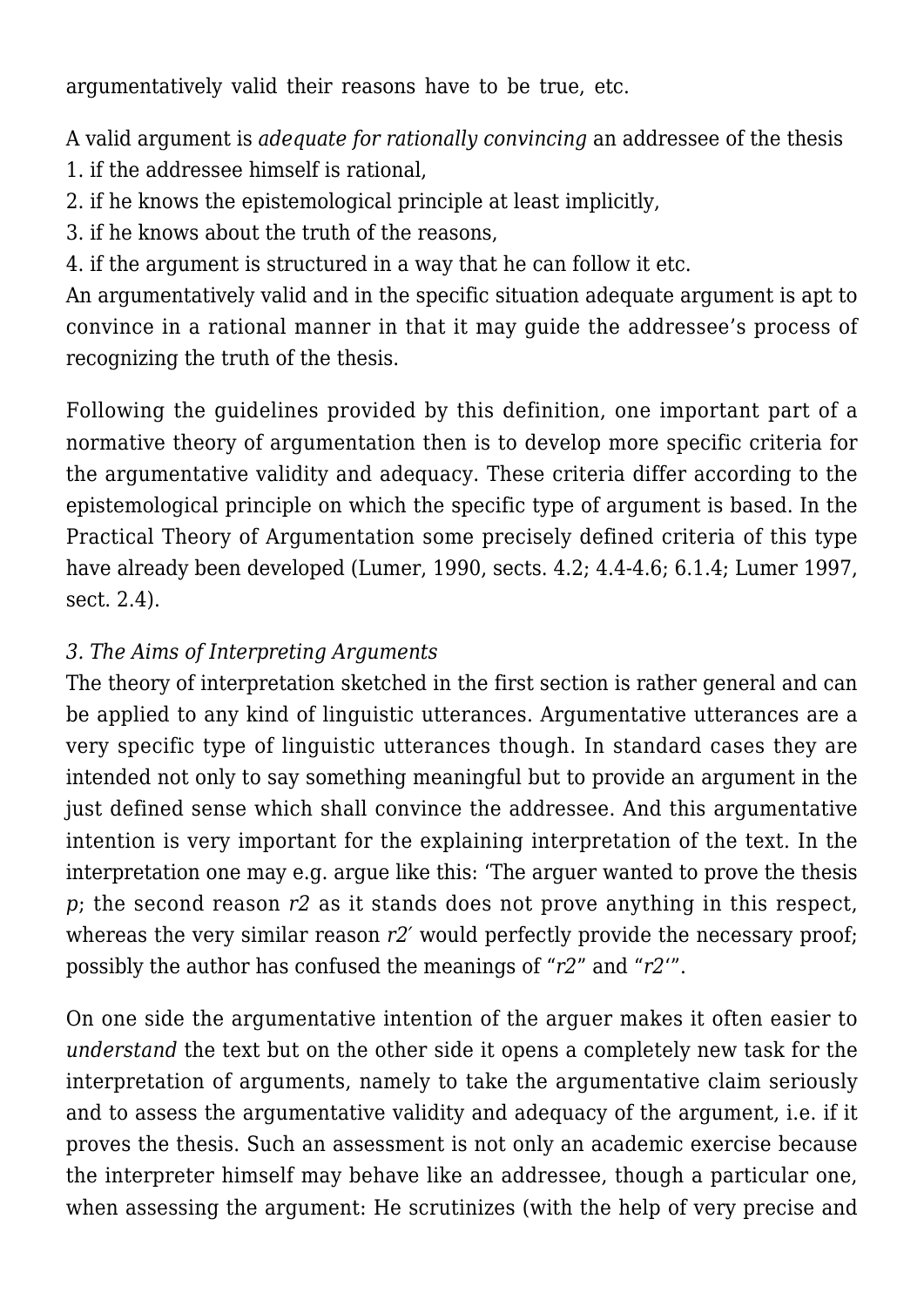theoretically justified criteria) if the reasons prove the thesis, and if he finds out that the answer is 'yes' he probably will believe in the thesis (If he then publishes this positive result this may amount to arguing for the thesis). Assessing the argument can even be regarded as the *true* task of the interpretation of arguments – already presupposing that the text has been understood semantically. I do not want to assert that this is the only specific task of an interpretation of arguments but it certainly is a very important specific task. In the following I will speak only of interpretation of arguments with this aim, i.e. which shall make it possible to assess the argumentative validity and adequacy of the argument and which, finally, carry out this assessment.

The specific criteria for the argumentative validity and adequacy mentioned in the second section describe rather ideal forms of arguments only. This is because they have been designed in such a way that with warranty they fulfill the function of arguments, namely to be able to guide a process of acquiring knowledge. This leads to a certain gap between these ideals and the arguments as they can be found in written texts or oral speech though intuitively the latter arguments may be completely okay. They are not ideal in the defined sense because we do not think in this ideal way – from an incomplete set of reasons we jump to a conclusion and many persons have a good "feeling" for if with this jump unfulfilled presuppositions have been skipped – because of stylistic reasons, i.e. we do not want to write in such a sterile manner, etc. So there are some good reasons why arguments found in normal texts are not ideal, but on the other hand often it is very difficult to recognize if such arguments are valid. The most obvious way to fill this gap between normal and ideal arguments without renouncing the connection to the warranted way of leading to knowledge is to bring given arguments nearer to the ideal, i.e. to reinterpret or reconstruct them in such a way that the reconstructed arguments – in the best case – have the ideal form required by the criteria for argumentatively valid and adequate arguments so that, finally, these reconstructions can be assessed according to these criteria. This then would be a further specific task of argument interpretations. Executing this task, i.e. constructing an ideal version of the argument, apart from being an academic exercise, again can be functional for the interpreter's own acquiring justified belief about the thesis (and it can be functional for his arguing for it in a more precise way by publishing the interpretation)**[ii]**.

To summarize, the tasks of an interpretation of arguments are, firstly, to *understand* the semantic meaning of the argument, secondly, to *reconstruct* it, i.e.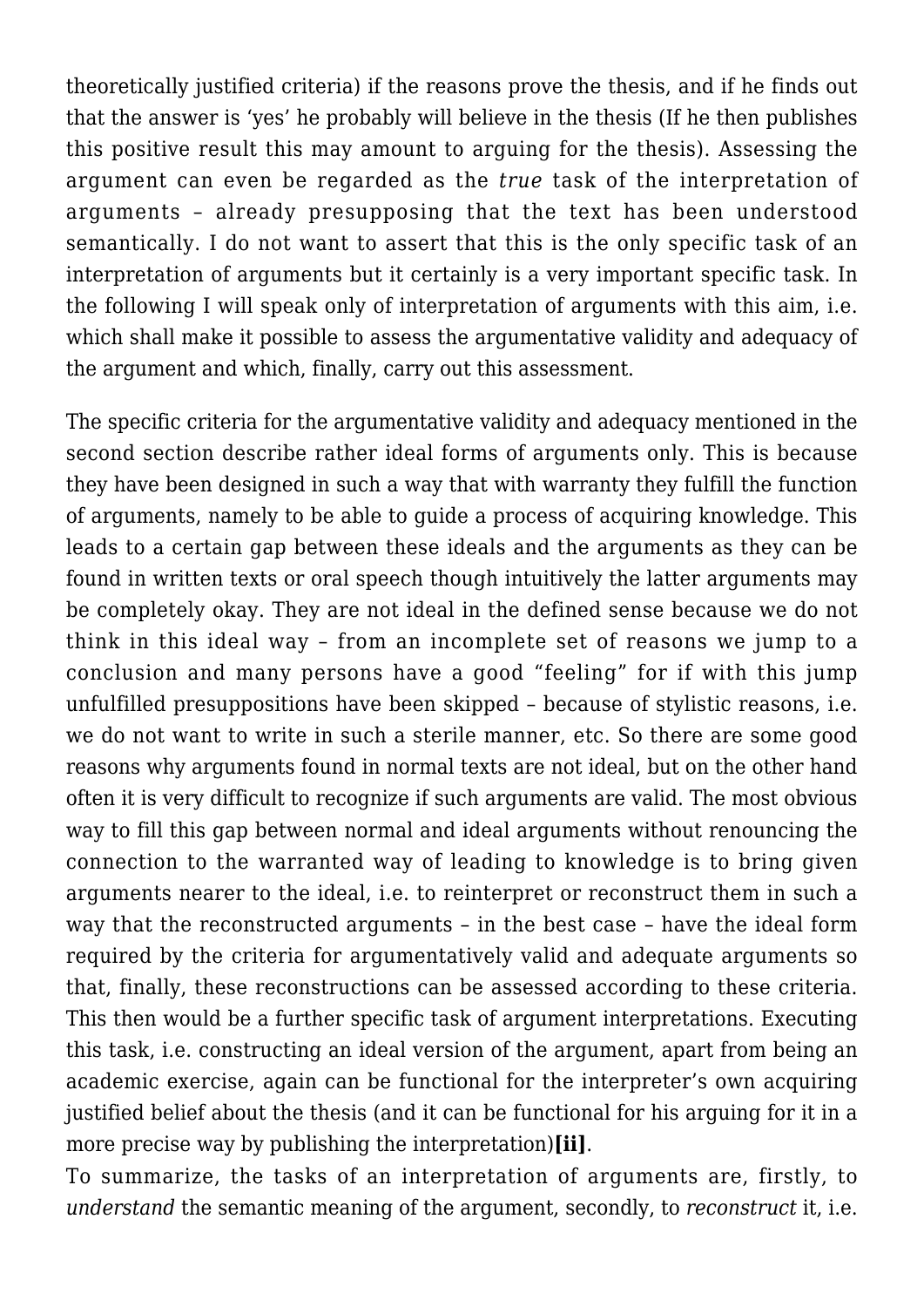to bring it as near as possible to the ideal form of the criteria of argumentative validity and adequacy, and, finally, to *assess* their validity and adequacy according to these criteria. The further exposition of this paper will centre on the second step.

## *4. General Principles for the Interpretation of Arguments*

What just has been said can be formulated a bit more precisely as a first principle:

*Principle way of how the interpretation works*: The initial or original (i.e. given) argument has to be transformed into a version which is as ideal as possible (called the "*reconstruction of the argument*") according to the following principles. The "ideal form of an argument" is determined by the criteria of argumentative validity and adequacy for ideal arguments. The reconstruction then has to be scrutinized if it fulfills these standards. If and only if the reconstruction fulfills the criteria the initial argument is argumentatively valid and adequate.

During the interpretation one has to do with the original argument as well as with the reconstruction and its parts. This may lead to confusion on the side of the interpreter as well as on the side of the addressees of the interpretation. Therefore, a second principle is straightforward:

*Clarity*: In the interpretation it must always be clear which part of the reconstruction stems from the author of the argument and which parts and why stem from the author of the interpretation.

Charity is often held to be a general principle of the interpretation of texts, this may even be a question of politeness. Be that as it may, in argumentative contexts a general reason for charity is that – even as an opponent – one cannot get rid of the truth or of a strong hypothesis only by a malevolent interpretation: A small modification of that what the malevolent interpreter takes to be the argument may be a perfectly good argument proving the thesis, and – taking people not as being stupid – this argument probably was what the arguer intended to put forward. But with respect to the specific type of argument interpretation under consideration there is further strong reason for charity. One main part of the interpretation is to bring the original argument in a form that is as ideal as possible. In a certain respect this ideal is extraneous to ordinary arguing, and it is not a mistake of the resulting arguments that they are not ideal in this particular way. Therefore, the interpreter who wants to have them in the ideal form has to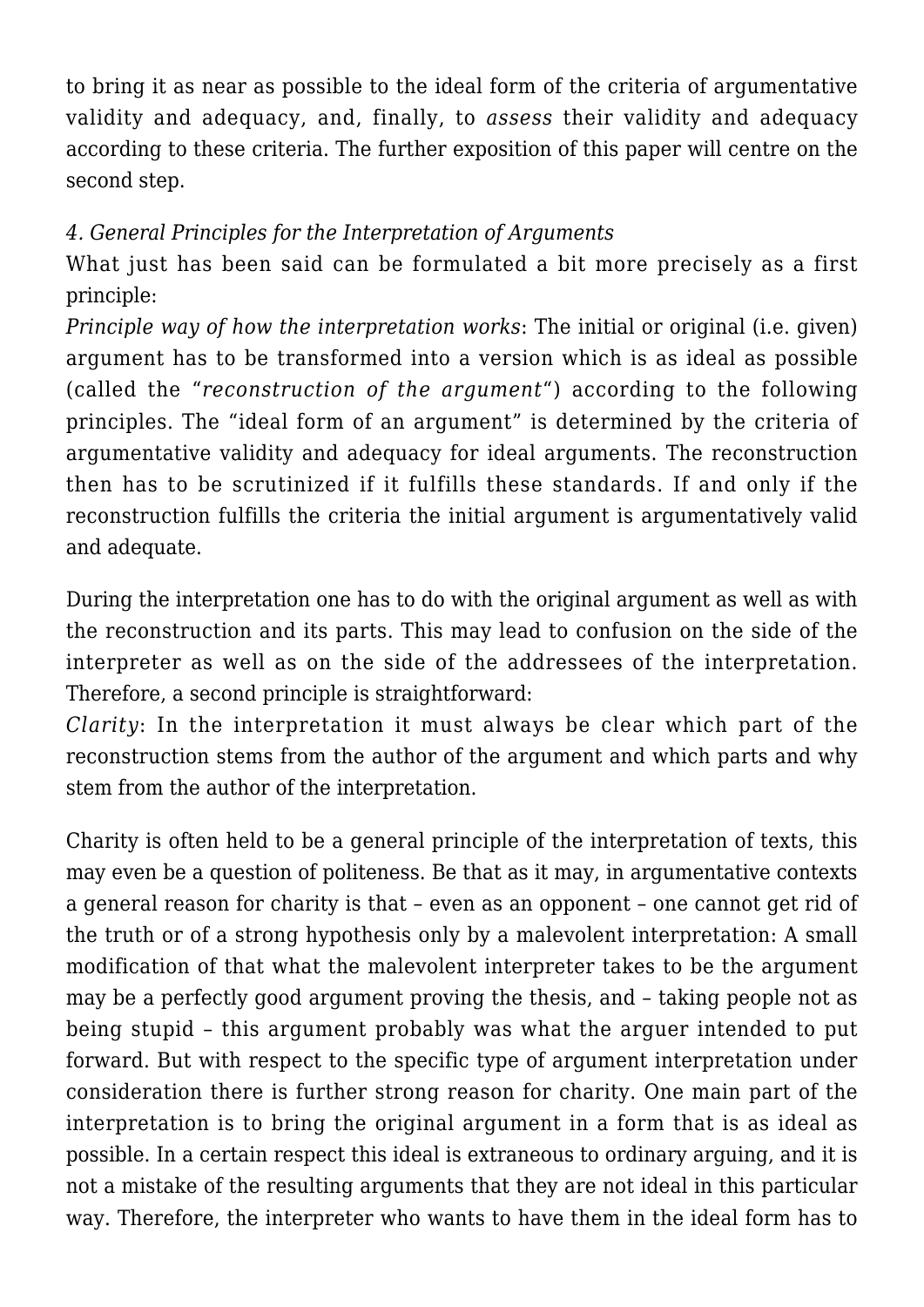be indulgent with them and he has to make the efforts for obtaining what he wants to get. So we can set up this principle:

*Charity, benevolence*: Make the reconstruction of the initial argument as strong as possible, i.e. so that an argumentatively valid and adequate argument for a thesis substantial in the respective context is created but without violating the other principles of interpretation!

Charity however has its limits. According to the intention reconstruction approach, the aim of the usual interpretation of texts is to reconstruct the communicative meaning *intended by the author.* And this with some modifications holds for the interpretation of arguments, too. Otherwise the reconstructed argument could no longer count as a reconstruction of the *arguer's* argument.

*Authenticity:* The reconstruction has still to be a reconstruction of the argument of the *original author.* Therefore, impute only such implicit arguments, types of inferences, argument schemes and steps to the author which he accepts! Similar reasons hold for the following principle: The interpretation must not only be a reconstruction of what the arguer *may* think, it must be a reconstruction of what he has said. Limits of the idealization this time are given by the degree of efforts that may be expected from the addressee: Some idea to an argument is not yet an argument because the completion may be difficult or go in various directions so that the arguer himself should have completed the argument. The appertaining principle is this:

*Immanence:* No overinterpretation! The reconstruction has still to be a reconstruction of the original *argument*; i.e. alterations of this argument in the direction of an ideal argument have to respect limits which result from the amount of efforts that can be expected of the addressee of the argument. So missing parts of the argument have to be inferable from the given material; i.e. no substantial reasons may be added.

Sometimes interpretations have to cope with the problem of a plurality of possible reconstructions remaining after the already mentioned principles have been applied. In this case one should choose from them according to argumentative strength and simplicity.

*Plurality, argumentative strength and simplicity*: One interpretation can lead to different reconstructions. From these eventually invalid or inadequate or weak reconstructions have to be cancelled (but only so far that there remains at least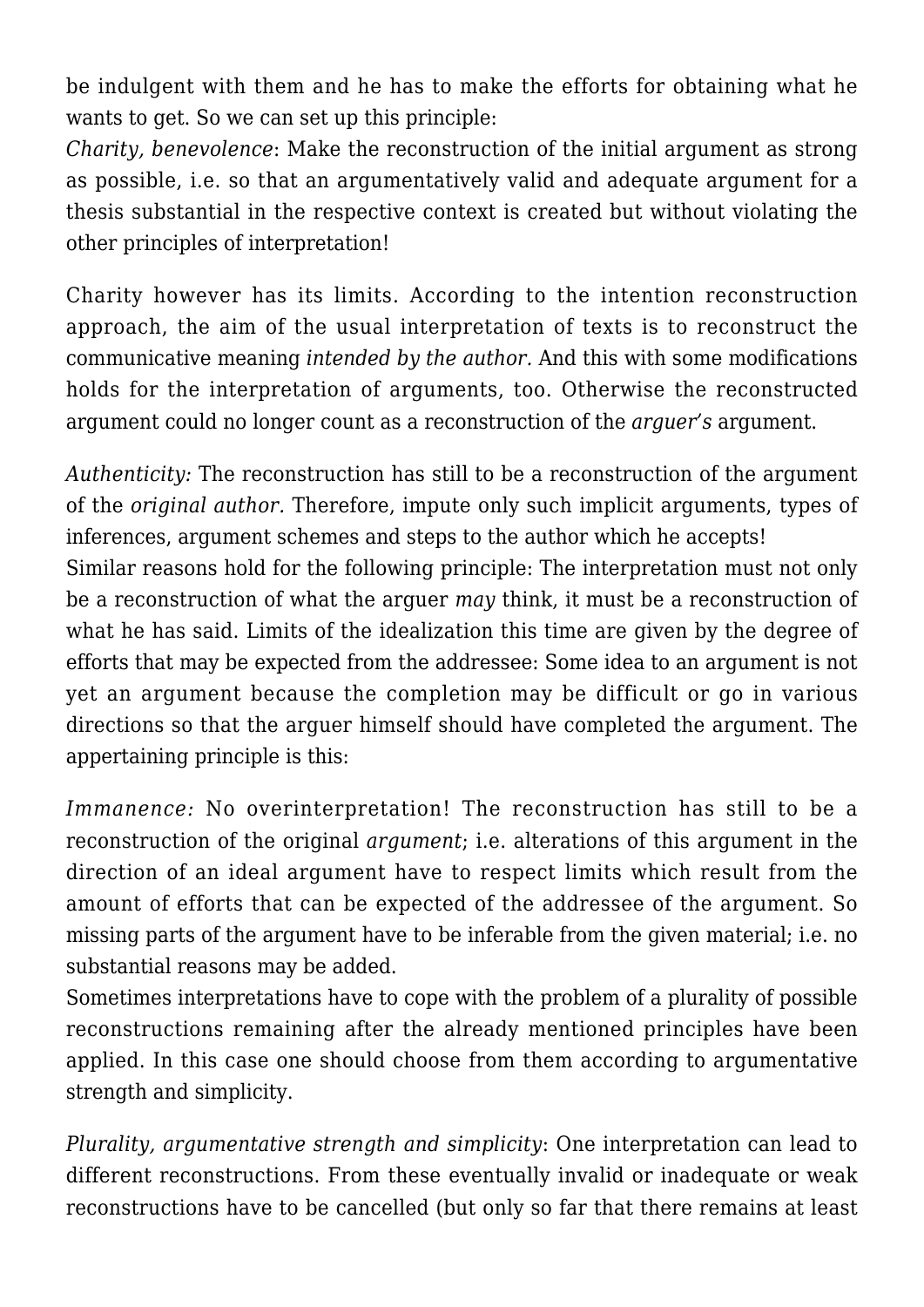one reconstruction). From the remaining arguments the most simple one is the *central* reconstruction of the argument.

#### *5. Procedural Operationalization: The Steps of an Interpretation of Arguments*

The principles developed so far are only general guidelines which should be observed in the interpretation. They say only little about how to proceed. In the appendix of this paper I have listed 14 steps of a possible operationalization of the ideas described so far. This operationalization is intended for a very detailed interpretation of rather complex and difficult arguments recorded in writing as we may find them e.g. in politics, science, philosophy etc., i.e. the operationalization is intended to represent the strongest instrument we may dispose of in this respect (Hints to a simpler form of interpretation are given at the end). The list has been used successfully in classroom interpretation of arguments.

The steps of this procedure (apart from the preparatory step 2) can be assigned to the three tasks of the interpretation of arguments (cf. sect. 3). Many steps (namely steps 1, 3, 4a, 4b, 5a, 5b, 5d, 6, 7, 8, 10, 12) aim at *understanding* the argumentative structure as it was intended by the arguer. A key position in this respect is given to the indicator of argument which helps to identify the thesis and the reasons. A second set of steps (namely steps 4c, 5c, 9, 11, 12, 13) aims at *transforming* the given argument into the ideal reconstruction: The phrasing has to be unified, parts have to be canceled, new parts have to be added etc. Finally, the assessment of the argumentative validity and adequacy (step 14) has to take place. Though the steps can be assigned to the three tasks these tasks cannot be fulfilled one after the other because the "logically" prior tasks often are already executed with a view to the next task: Understanding the original argument's structure is subject to the principle of charity, which implies that within limits one tries to find an argument which later on turns out to be valid; and the transformation into an ideal argument, of course, can be done only if tentative reconstructions are already assessed according to the criteria of validity and adequacy. This however does not lead to any vicious form of circularity; it is only a way of reducing the number of possible reconstructions at an earlier stage by excluding such versions which later on, because of their argumentative weakness, have to be cancelled anyway.

The list of steps and the procedure of a detailed interpretation are rather long. Unfortunately, interpreting arguments, in particular unclear ones, often is more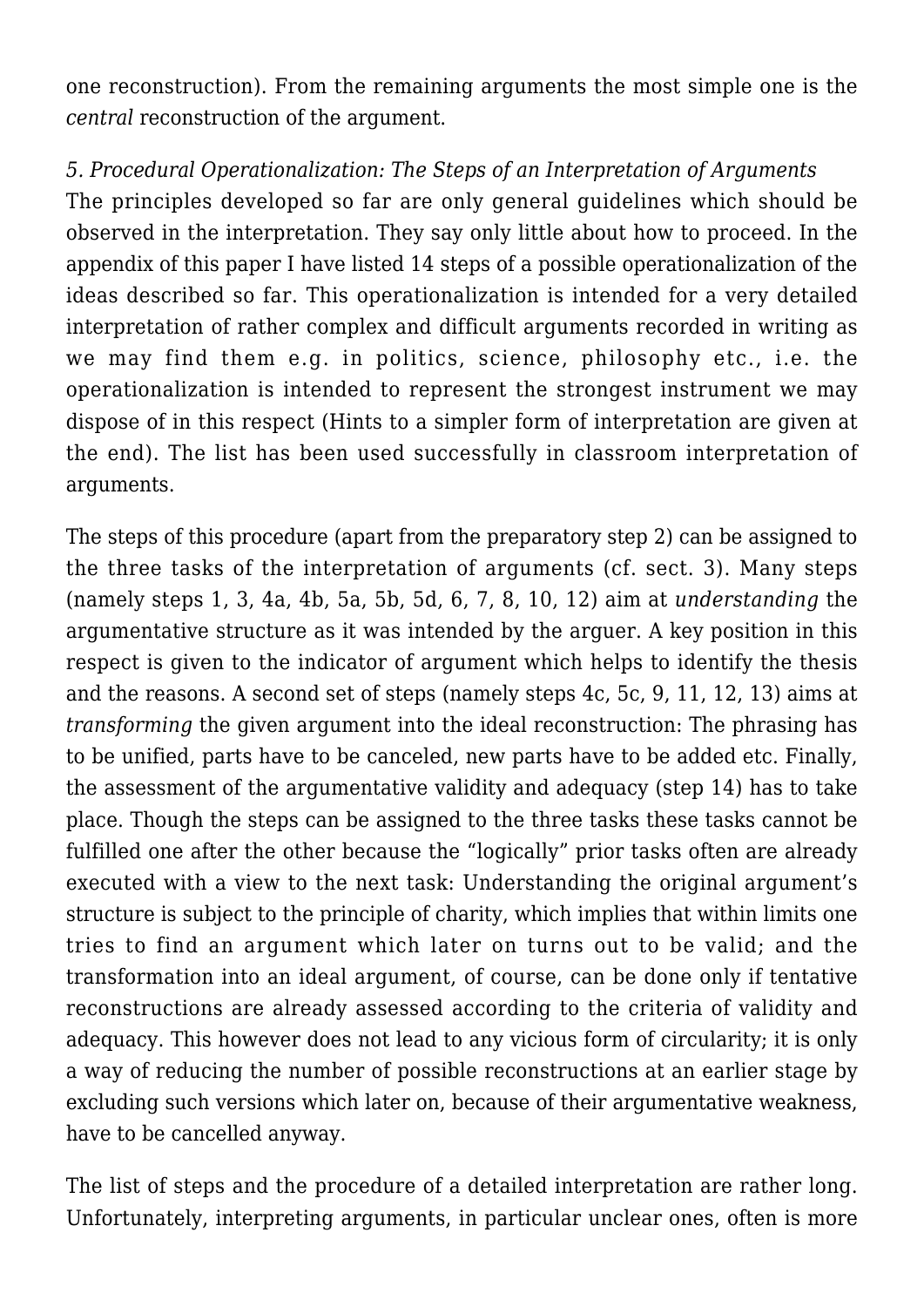laborious than inventing them.

# *Appendix: Steps of a Comprehensive Interpretation of Arguments*

The following list of steps of interpretation is intended for guiding a comprehensive interpretation of a longer argument recorded in writing. This procedure of interpretation is rather exact, but expensive and long-winded. Therefore, if it is opportune one will use more simple procedures of interpretation.

1. *Confining the argument*: From where to where does the argument reach in a longer text? The length of an argument may vary from one line to a whole book. In the latter case subarguments have to be individuated.

2. *Numbering the sentences of the argument*: It is recommendable to use shortcuts for the parts of the argument. And the easiest way to do that is to simply assign numbers to the sentences sentence per sentence. If a sentence consists of several main phrases each of them could get a different number though. This numbering shall not be changed during the further course of the interpretation – otherwise one runs the risk of making a mess. If later on it will be necessary to assign numbers to *parts* of sentences the best way to do that is to add a further index to the original number of that sentence (e.g. third part of sentence  $10 = 10.3$ ). Sentences added by the interpreter get a different type of numbering (if one wants to insert these sentences at a certain place of the argumentative text, one can e.g. affix letters to the preceding sentence-number (additional argument behind sentence 10 so would be sentence 10a). If the place is irrelevant one can simply use letters or roman numbers or numbers higher than 100.

3.

a. *Identify* and

b. *mark the indicator(s) of argument,* e.g. with "IA"!

4.

a. *Identify*,

b. *mark* and

c. *phrase formally correct the theses*: With the help of the indicator(s) of argument the thesis (theses) has (have) to be identified, marked (e.g. with "T1" etc.). In addition these theses have to be phrased formally correct, i.e. as complete sentences, their pronouns substituted by names, implicatures and examples transformed into explicit text, different expression for singular terms and predicates referring to the same entities made uniform over the text etc.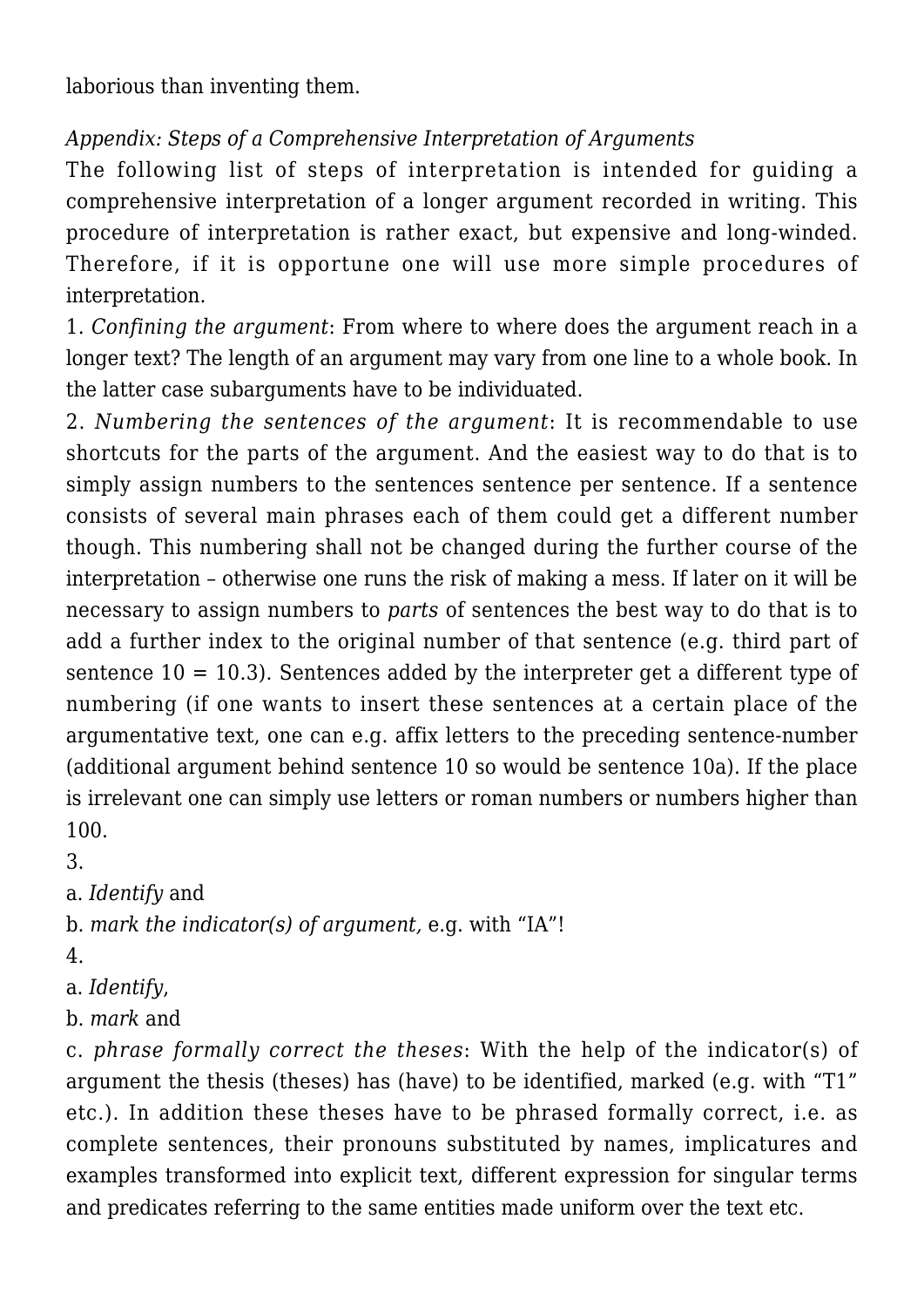5.

#### a. *Identify*,

b. *mark*,

c. *phrase formally correct the manifest reasons and d) assign them to the appertaining thesis*: With the help of the indicator(s) of argument manifest reasons have to be identified and marked, e.g. as "R1" etc. These reasons then are phrased formally correct according to the same principles as already applied to the thesis (theses). Doing this one should take care that the whole way of expressing is unified altogether (for obviously synonymous expressions e.g. use only the most fitting one, but be careful if there is real synonymy). If the argument contains several theses, finally it has to be cleared with the help of the indicators of argument which reason shall sustain which argument.

Each of the following steps possibly is only provisional, i.e. eventually they have to be revised later on. And the order of succession indicated here is not obligatory: Sometimes it is more convenient to do a certain step first thereby simplifying the following steps, or to execute one step only partially and to finish it some steps later on. Steps 4 and 5, too, eventually can be revised later on when the structure of the whole argument is seen through.

6. *In case of several theses clarify the relation and hierarchy between them*: Are the theses on the same level or is the argument under consideration complex with intermediate theses which function as reasons for a higher thesis? The highest thesis is marked particularly, e.g. by a "\*".

7. *In case of several theses establish the structure of the argument:* From the results of steps 4a, 5d and 6 one tries to establish the complete structure of the argument. For getting a better overview this can be done in form of an argument tree. All the subarguments then first can be dealt with separately.

8. *Establish the argumentative function of all sentences*: Now one tries to establish the argumentative function of all sentences of the argument, in particular those which until now have not been inserted in the argument tree: Which of them are really further reasons, and which of them are only announcements of theses, explanations of the argument's structure, other explanations, repetitions etc.? In order to be sure of not having forgotten any sentence one may set up a list of all the sentences of the argument.

9. *Cancel superfluous sentences and parts of sentences*: Not all parts of the argument must be argumentatively relevant; e.g. repetitions, circumscribing explanations, merely illustrating examples, explanations of the argumentative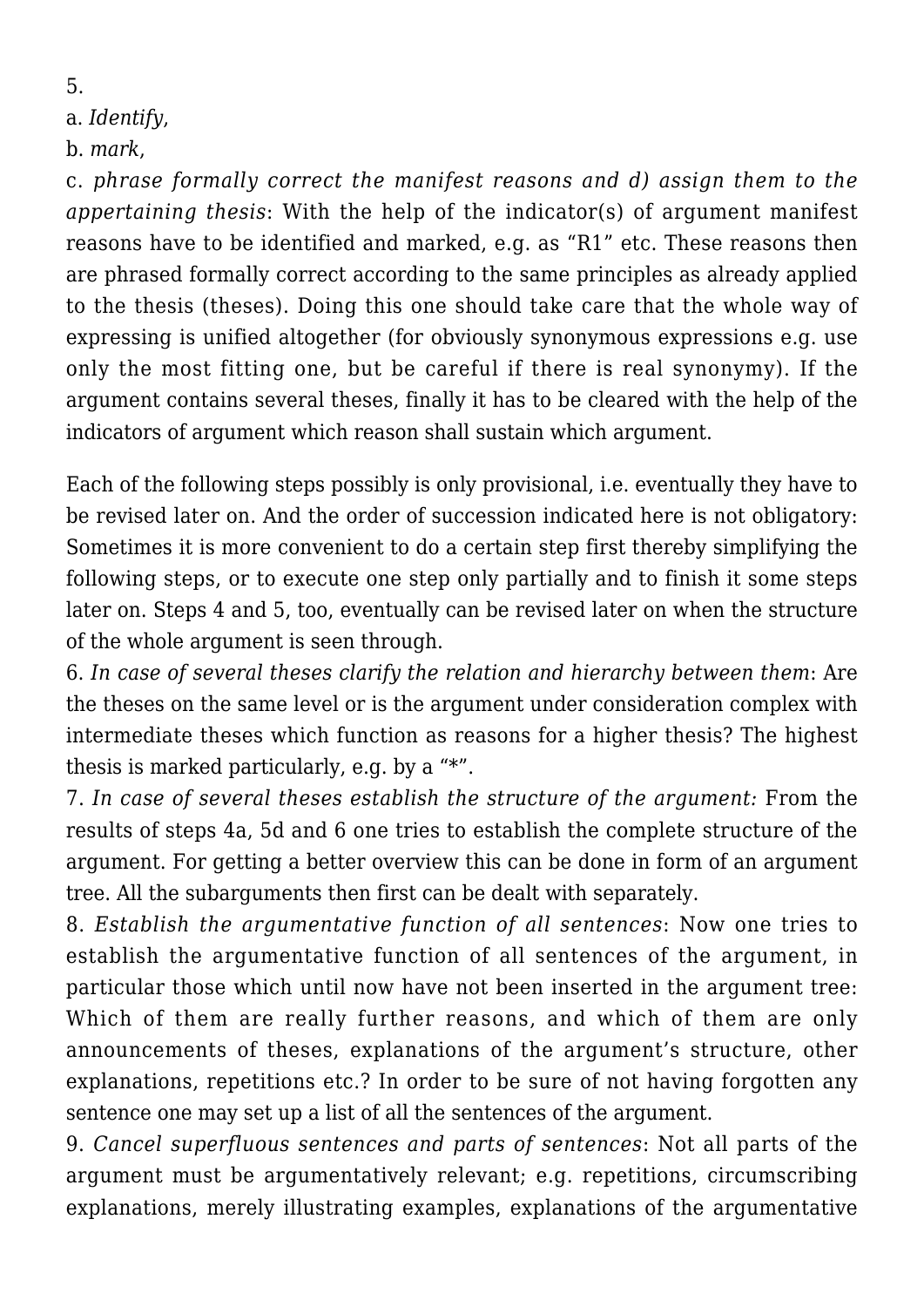structure are not. All these parts have to be canceled. Only theses, reasons and indicators of arguments shall remain. For a very extended argument a list of all these cancellations and of the remaining sentences shall be set up.

10. *Identify the type of argument*: Which type of argument is intended by the author, i.e. which epistemological principle does he rely on? For answering this question the following evidences are helpful:

*Deductive arguments*: The predicates of the reasons show up again in the thesis; the indicator of argument often indicates the deductivity (e.g. "from this follows / can be inferred").

*Practical arguments*: The thesis is a value judgement (in justifications of actions though the thesis mostly is not made explicit, only the action is given; in such cases the thesis has to be completed to: 'this action is optimum'); a great part of the reasons are value judgements; another big part of the reasons are assertions about the consequences of the object of valuation.

*Genesis of knowledge arguments*: The content of the reasons is a description of the origin of the knowledge about the thesis. *Interpreting arguments*: In the reasons among others an explanation of a certain fact is offered; the thesis' subject is an event or a state. – Establishing the intended type of argument is an important step for the further interpretation because with this step the respective ideal is fixed in the direction of which the argument has to be interpreted and against which finally the reconstruction has to be measured or evaluated.

11. *Rephrase sentences in their contents*: If not yet already done in steps 4c and 5d sentences shall be rephrased in such a way as to establish a uniform and completely explicit diction: Singular terms have to be made uniform in a convenient way (e.g. personal and demonstrative pronouns should be substituted by names); different expressions which shall represent the same predicate have to be standardized; things said implicitly have to be expressed explicitly (if a reason e.g. is presented in the form of an example or a metaphor a general sentence expressing their content in an abstract way has to be formulated); implicatures have to be expressed explicitely; usual periphrases have to be brought into a convenient form (e.g. "p is false" should be transformed into: "not p"). In addition, sentences which are too weak, too strong or too unprecise for the argumentative strategy presumedly intended by the author have to be corrected appropriately. Eventually the exact meaning and the logical syntax of the sentences must be clarified via a formalization. However the meaning has to be clarified so exactly only as this is necessary for their argumentative function. These reformulations have to be effected according to the principles of benevolence, authenticity and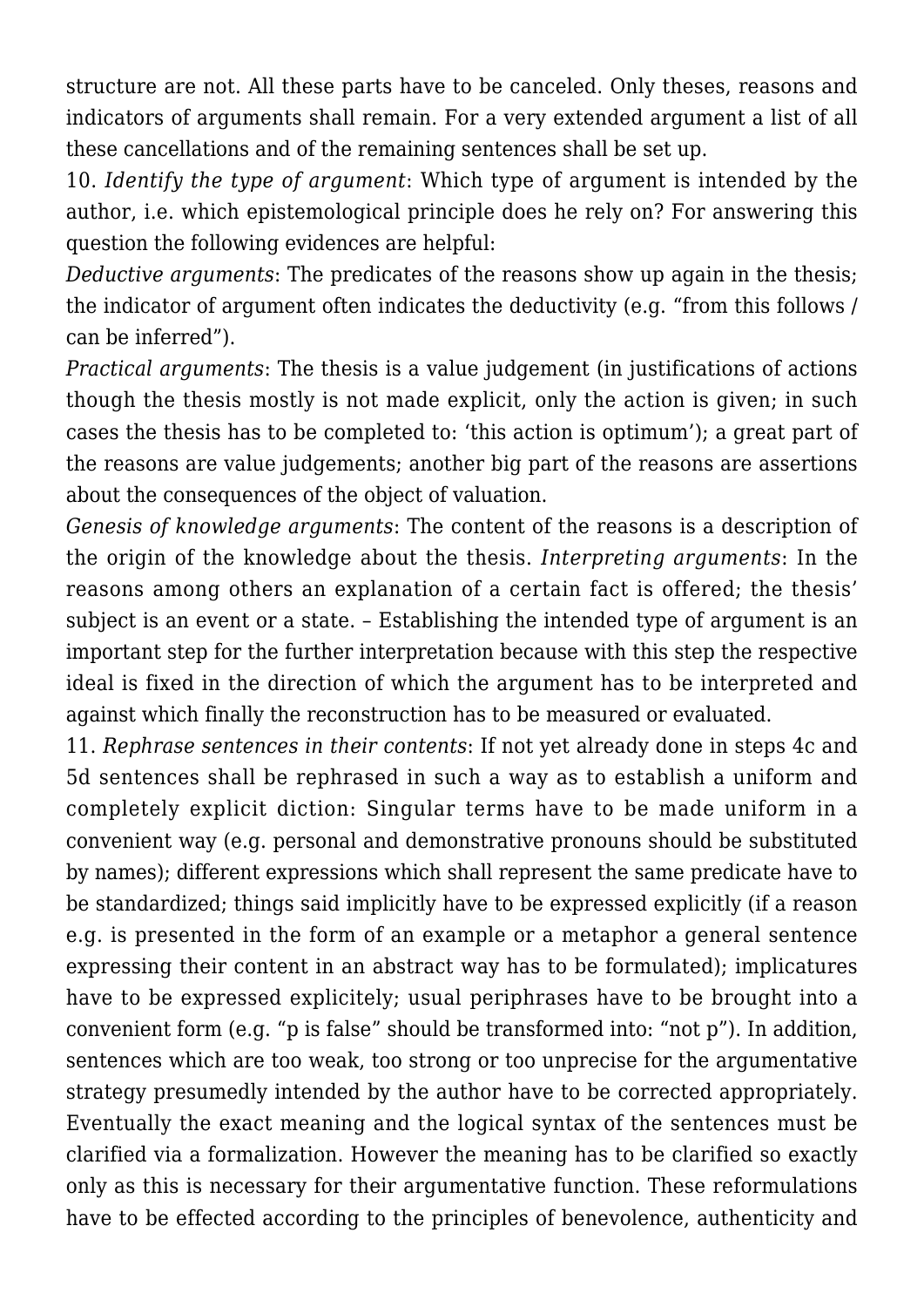immanence and in view of the requirements of the respective type of argument. Particular attention has to be paid to reformulations of the thesis: If the thesis has become very strong this could make the argument invalid or inadequate. In such cases weakenings of the thesis have to be sought which still would lead to the arguer's aims.

12. *Eventually correct steps 4-6*.

13. *Adding missing reasons:* For inserting additional reasons the following principles hold:

1. Additional arguments have to be indispensable for the argumentative validity and adequacy of the ideal argument. (If the reconstruction yielded so far is already ideal additional reasons are superfluous; if additional reasons are indispensable they of course have to contribute to the validity and adequacy of the reconstructed argument.)

2. *Authenticity* has to be respected.

3. *Immanence:* Missing reasons have to be "inferable" from the explicit argument. In deductive arguments e.g. the predicates of the additional arguments have already to be found in the explicit reasons or in the thesis. In practical arguments of a pair of consequences and valuations at least the consequence has to be mentioned for being able to add its valuation.

4. *Simplicity*: In case of alternative additions decide according the principle of simplicity. – Adding missing reasons in complex arguments is the most difficult step. Because of the high number of requirements even for short arguments often many trials have to be done before this step can be finished.

14. *Checking the validity and adequacy of the resulting reconstruction*: Though the preceding steps have been designed in a way that, if this possible under the described limitations, a valid and adequate reconstruction is brought into being – so that a final checking of the argument may seem to be superfluous. Nonetheless it is advisable, finally, to check systematically if all the conditions for a valid and adequate argument are fulfilled.

### *A simplified interpretation procedure*:

In a still rather thorough but, as compared to the comprehensive interpretation, considerably simplified interpretation one can proceed as follows: After a thorough reading one writes down the argument immediately in a rather precise formulation like the interpreter himself would have formulated the argument in the most ideal form. I.e., with respect to the written record, one jumps immediately to step 11 of a detailed interpretation; the steps 1, 3a, 4a, 5a, 5d, 8,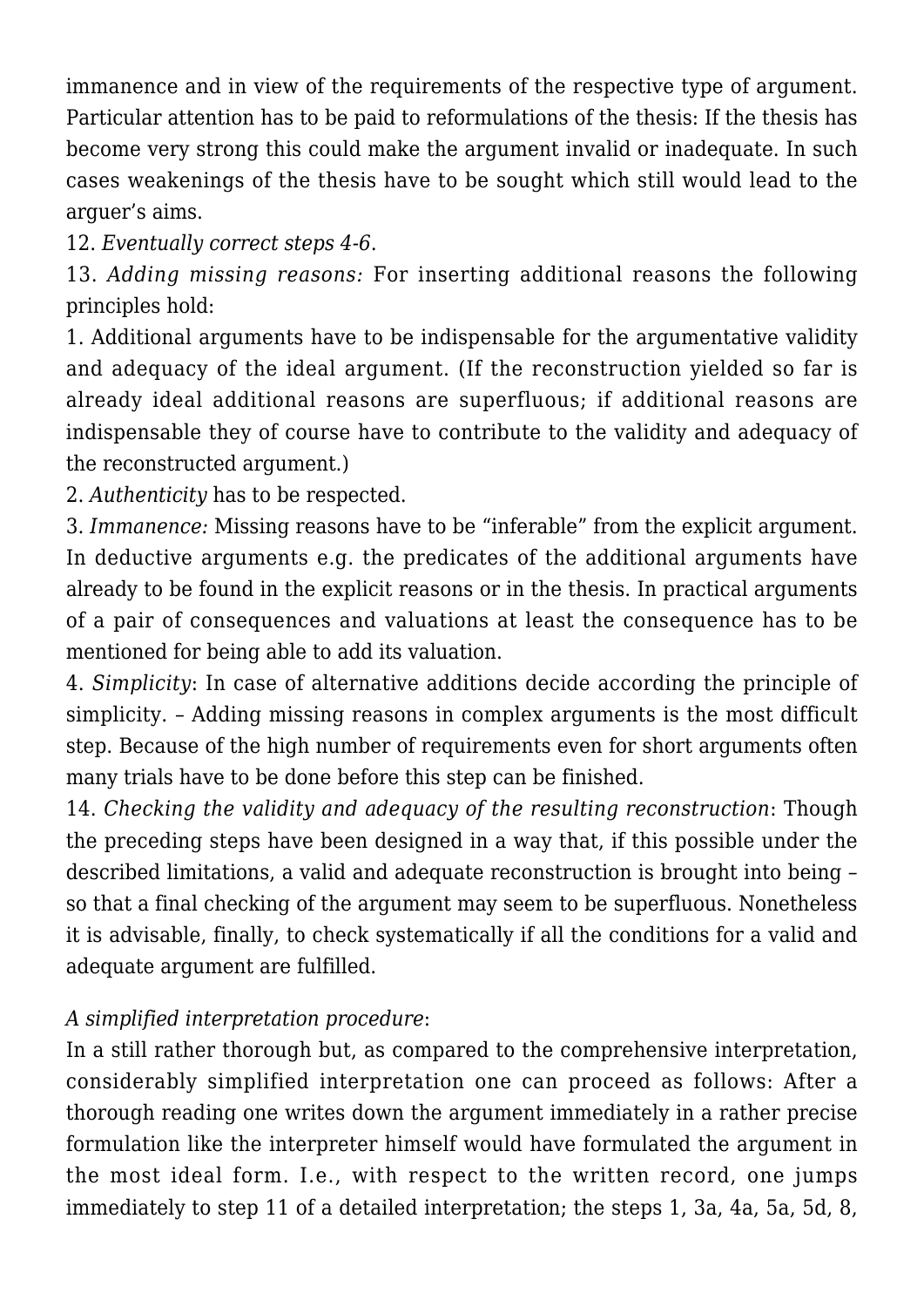10 and eventually 6, 7, 9 nonetheless have to be done intellectually even in this simplified procedure. With respect to adding missing reasons (step 13) one may confine oneself to provide the most important reasons. Even during checking the validity and adequacy (step 14) one will confine oneself to check the most important conditions.

# **NOTES**

**[i]** In empirical decision theory many systematic violations of the rules of subjective expected utility theory have been discovered (overview: Camerer, 1995), whereby according to many people, these rules represent what it means to be practically rational.

**[ii]** Interpreting argumentative discourses which aim at resolving conflicts of opinion (cf. Eemeren et al., 1993) may be different in this respect: At least the academic interpreter ususally is not a party in the conflict, and the conflict may have already been resolved. Then some sort of ideal reconstruction of such a discourse will remain merely an academic exercise.

## REFERENCES

Camerer, C. [F.] (1995). Individual Decision Making. In: J. H. Kagel & A. E. Ro(Eds.): *The Handbook of Experimental Economics* (pp. 587-703). Princeton, NJ: Princeton University Press.

Davidson, D. D. (1963). Actions, Reasons and Causes. *Journal of Philosophy*, 60, 685-699.

Davidson, D. D. (1974). Belief and Basis of Meaning. *Synthese,* 27, 309-323.

Davidson, D. D. (1980). Toward a Unified Theory of Meaning and Action. *Grazer Philosophische Studien*, 11, 1-12.

Dennett, D. (1987). *The Intentional Stance.* Cambridge, Mass.: MIT Press.

Eemeren, F. H. van, R. Grootendorst, S. Jackson & S. Jacobs (1993). *Reconstructing Argumentative Discourse.* Tuscaloosa: University of Alabama Press.

Grice, H. P. (1957). Meaning. *Philosophical Review*, 66, 377-388.

Grice, H. P. (1968). Utterer's Meaning, Sentence-Meaning, and Word Meaning. *Foundations of Language*, 3, 225-242.

Grice, H. P. (1969). Utterer's Meaning and Intentions. *Philosophical Review*, 78, 147-177.

Grice, H. P. (1989). *Studies in the Ways of Words.* Cambridge, Mass.: Harvard U.P.